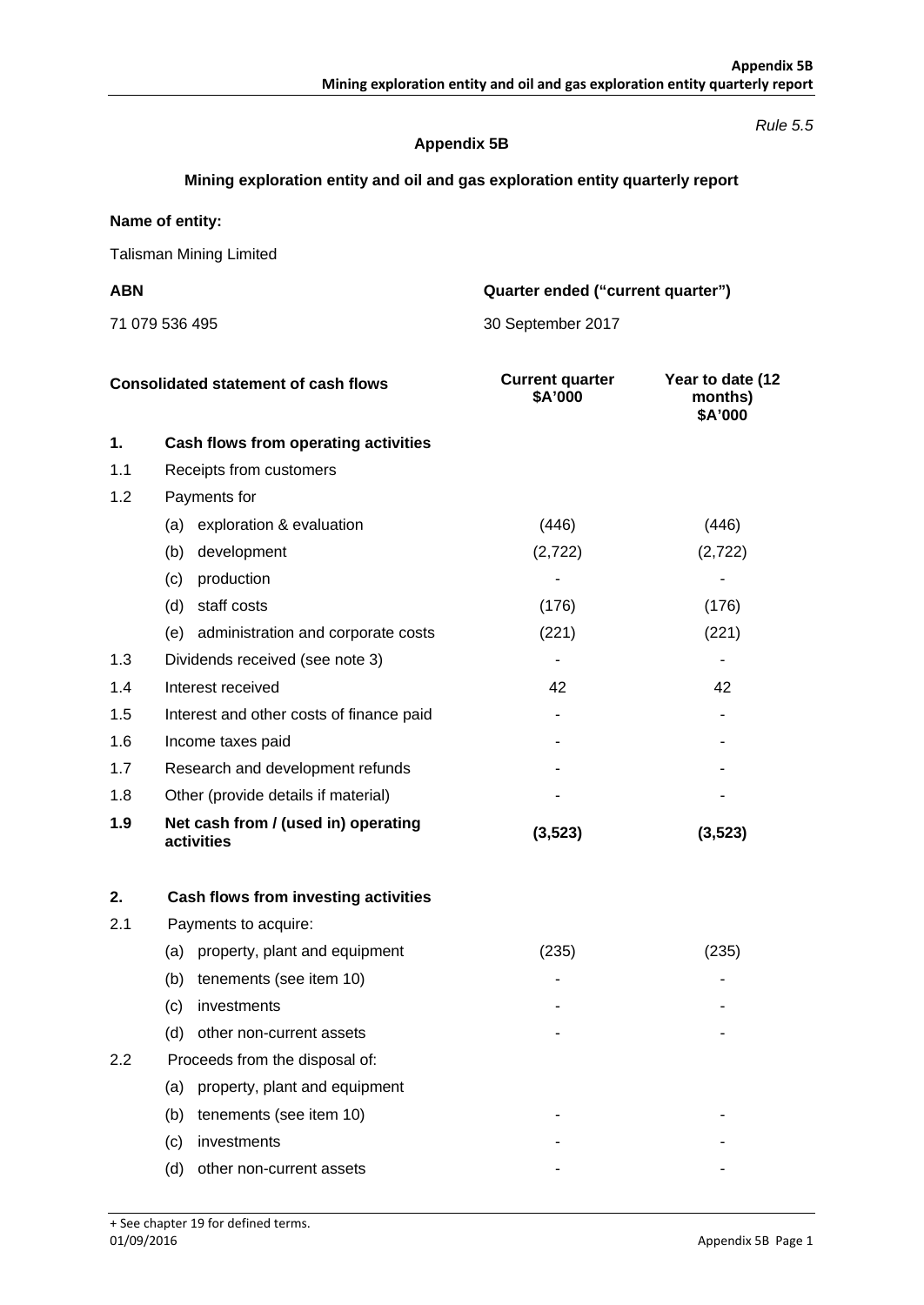| Consolidated statement of cash flows |                                                   | <b>Current quarter</b><br>\$A'000 | Year to date (12<br>months)<br>\$A'000 |
|--------------------------------------|---------------------------------------------------|-----------------------------------|----------------------------------------|
| 23                                   | Cash flows from loans to other entities           |                                   |                                        |
| 2.4                                  | Dividends received (see note 3)                   |                                   |                                        |
| 2.5                                  | Other (provide details if material)               |                                   |                                        |
| 2.6                                  | Net cash from / (used in) investing<br>activities | 2351                              | 235                                    |

| 3.   | <b>Cash flows from financing activities</b>                                    |       |       |
|------|--------------------------------------------------------------------------------|-------|-------|
| 3.1  | Proceeds from issues of shares                                                 |       |       |
| 3.2  | Proceeds from issue of convertible notes                                       |       |       |
| 3.3  | Proceeds from exercise of share options                                        |       |       |
| 3.4  | Transaction costs related to issues of<br>shares, convertible notes or options |       |       |
| 3.5  | Proceeds from borrowings                                                       |       |       |
| 3.6  | Repayment of borrowings                                                        |       |       |
| 3.7  | Transaction costs related to loans and<br>borrowings                           | (504) | (504) |
| 3.8  | Dividends paid                                                                 |       |       |
| 3.9  | Other (provide details if material)                                            |       |       |
| 3.10 | Net cash from / (used in) financing<br>activities                              | (504) | (504) |

| 4.  | Net increase / (decrease) in cash and<br>cash equivalents for the period |         |         |
|-----|--------------------------------------------------------------------------|---------|---------|
| 4.1 | Cash and cash equivalents at beginning of<br>period                      | 11.588  | 11,588  |
| 4.2 | Net cash from / (used in) operating<br>activities (item 1.9 above)       | (3,523) | (3,523) |
| 4.3 | Net cash from / (used in) investing activities<br>(item 2.6 above)       | (235)   | (235)   |
| 4.4 | Net cash from / (used in) financing activities<br>item 3.10 above)       | (504)   | (504)   |
| 4.5 | Effect of movement in exchange rates on<br>cash held                     |         |         |
| 4.6 | Cash and cash equivalents at end of<br>period                            | 7,326   | 7,326   |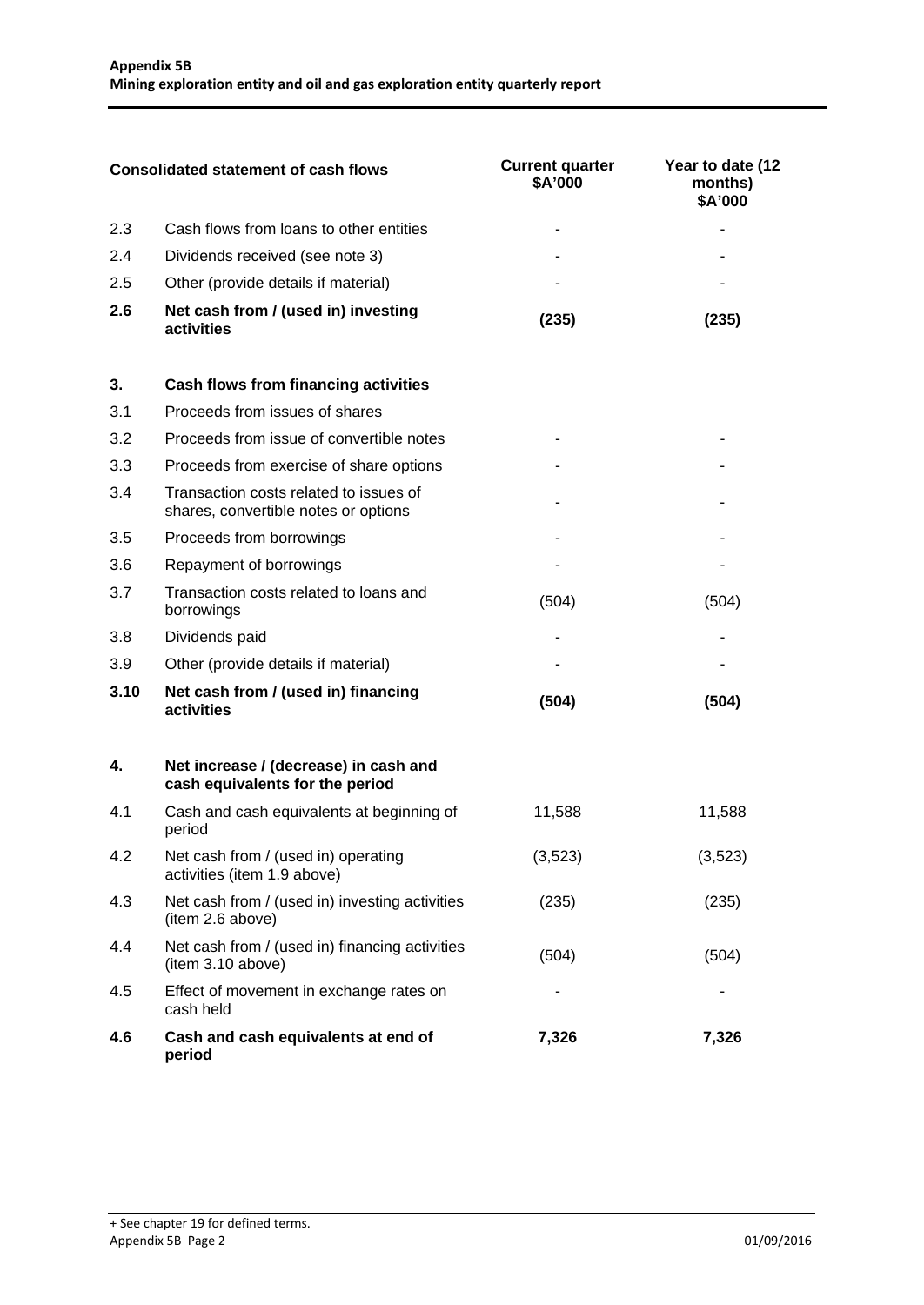| Reconciliation of cash and cash<br>5.<br>equivalents<br>at the end of the quarter (as shown in the<br>consolidated statement of cash flows) to the<br>related items in the accounts |                                                                                  | <b>Current quarter</b><br>\$A'000 | <b>Previous quarter</b><br>\$A'000 |
|-------------------------------------------------------------------------------------------------------------------------------------------------------------------------------------|----------------------------------------------------------------------------------|-----------------------------------|------------------------------------|
| 5.1                                                                                                                                                                                 | <b>Bank balances</b>                                                             | 2.012                             | 688                                |
| 5.2                                                                                                                                                                                 | Call deposits                                                                    | 2.155                             | 10,313                             |
| 5.3                                                                                                                                                                                 | Bank overdrafts                                                                  |                                   |                                    |
| 5.4                                                                                                                                                                                 | Other (restricted cash in Doolgunna Joint Venture<br>with Sandfire Resources NL) | 3,159                             | 587                                |
| 5.5                                                                                                                                                                                 | Cash and cash equivalents at end of<br>quarter (should equal item 4.6 above)     | 7.326                             | 11,588                             |

| 6. | Payments to directors of the entity and their associates |
|----|----------------------------------------------------------|
|    |                                                          |

- 6.1 Aggregate amount of payments to these parties included in item 1.2 158
- 6.2 Aggregate amount of cash flow from loans to these parties included  $\vert$  .
- 6.3 Include below any explanation necessary to understand the transactions included in items 6.1 and 6.2

Short term and post-employment benefits paid to Executive and Non-Executive Directors.

# **7.** Payments to related entities of the entity and their associates

- 7.1 Aggregate amount of payments to these parties included in item 1.2
- 7.2 Aggregate amount of cash flow from loans to these parties included  $\vert$  .
- 7.3 Include below any explanation necessary to understand the transactions included in items 7.1 and 7.2

| <b>Current quarter</b><br>\$A'000 |  |
|-----------------------------------|--|
|                                   |  |
|                                   |  |

**6.** Current quarter **\$A'000**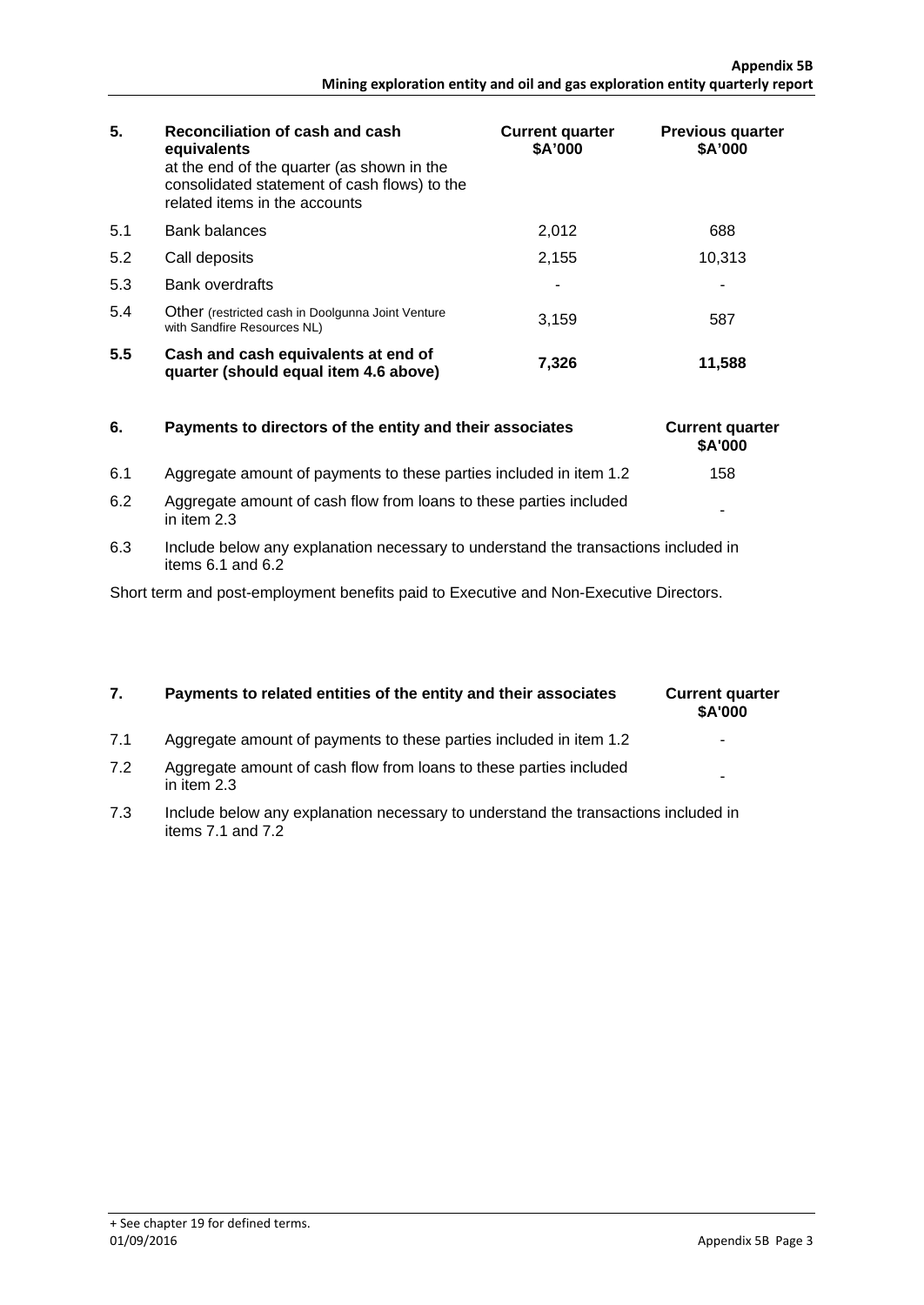| <b>Financing facilities available</b><br>8.<br>Add notes as necessary for an<br>understanding of the position |                             | <b>Total facility</b><br>amount at quarter<br>end<br>\$A'000 | Amount drawn at<br>quarter end<br>\$A'000 |  |
|---------------------------------------------------------------------------------------------------------------|-----------------------------|--------------------------------------------------------------|-------------------------------------------|--|
| 8.1                                                                                                           | Loan facilities             |                                                              |                                           |  |
| 8.2                                                                                                           | Credit standby arrangements |                                                              |                                           |  |
| 8.3                                                                                                           | Other (please specify)      |                                                              |                                           |  |

8.4 Include below a description of each facility above, including the lender, interest rate and whether it is secured or unsecured. If any additional facilities have been entered into or are proposed to be entered into after quarter end, include details of those facilities as well.

| 9.  | Estimated cash outflows for next quarter | \$A'000 |
|-----|------------------------------------------|---------|
| 9.1 | Exploration and evaluation               | 1,300   |
| 9.2 | Development                              | 5,100   |
| 9.3 | Production                               |         |
| 9.4 | Staff costs                              | 170     |
| 9.5 | Administration and corporate costs       | 250     |
| 9.6 | Other                                    | 370     |
| 9.7 | Total estimated cash outflows            | 7.190   |

| 10.               | <b>Changes in</b><br>tenements<br>(items $2.1(b)$ and<br>$2.2(b)$ above)                          | <b>Tenement</b><br>reference<br>and location       | Nature of interest                        | Interest at<br>beginning of<br>quarter | <b>Interest</b><br>at end of<br>quarter |
|-------------------|---------------------------------------------------------------------------------------------------|----------------------------------------------------|-------------------------------------------|----------------------------------------|-----------------------------------------|
| 10.1              | Interests in mining<br>tenements and<br>petroleum tenements<br>lapsed, relinquished<br>or reduced |                                                    |                                           |                                        |                                         |
| 10.2 <sub>1</sub> | Interests in mining<br>tenements and<br>petroleum tenements<br>acquired or increased              | <b>Sinclair WA</b><br>E37/1327<br><b>Cobar NSW</b> | Application                               | 0%                                     | $0\%$                                   |
|                   |                                                                                                   | EL 8615<br>ELA5556                                 | <b>Exploration License</b><br>Application | 0%<br>$0\%$                            | 100%<br>$0\%$                           |